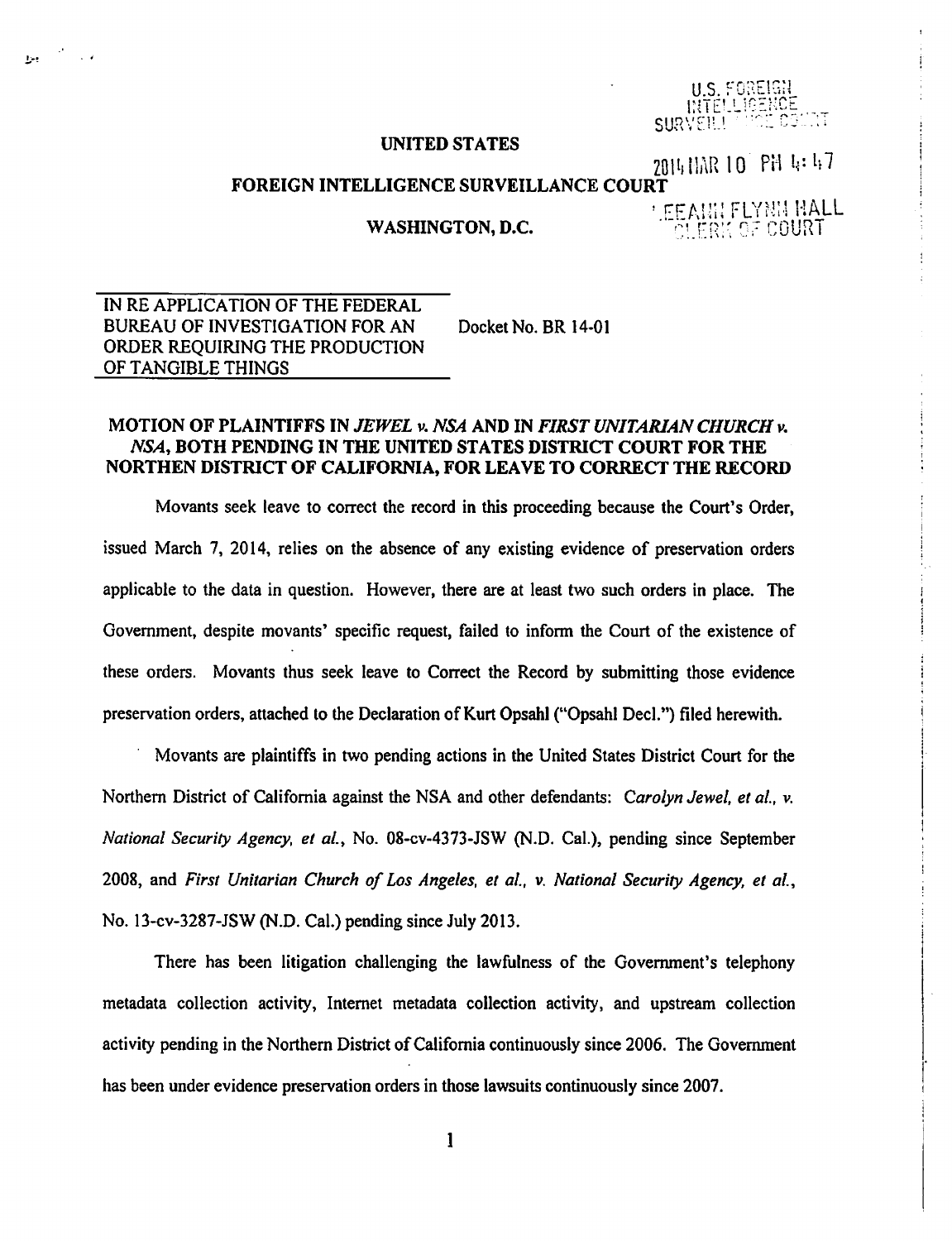The first-filed case was *Hepting v. AT&T,* No. 06-cv-0672 (N.D. Cal). It became the lead case in an MDL proceeding in the Northern District of California, *In Re: Nalional Security Agency Telecommunications Records Litigation,* MDL No. 06-cv-1791-VRW (N.D. Cal).

 $\mathbb{R}^{n+1}$ 

On November 6, 2007, the district court entered an evidence preservation order in the MDL proceeding. *See* Order, Opsahl Deel., Exh. A. One of the MDL cases, *Virginia Shuberl. et al .• v. Barack Obama, et al.* No. 07-cv-0603-JSW (N.D. Cal.), remains in litigation today, and the MDL preservation order remains in effect today as to that case.

In 2008, movants filed the *Jewel v. NSA* action in the Northern District of California, and the district court made it a related action to the *Hepting* action. Complaint. *See* Complaint, Opsahl Deel., Exh. B. The district court entered an evidence preservation order in *Jewel*  expressly based on the MDL evidence preservation order and incorporating similar operative terms. *See* Order, Opsahl Deel., Exh. C. The *Jewel* evidence preservation order remains in effect as of today.

In its recent Motion for Second Amendment to Primary Order in this proceeding, the Government did not mention the existing preservation orders in *Jewel* and in *Shubert,* did not inform the Court that it has been under evidence preservation orders continuously since 2007, and did not inform the Court that these orders extend not only to Internet metadata collection and upstream collection but also telephony metadata collection (call-detail records). *See* Complaint, Exh. B, at **1** 82, *et seq.* 

!

i

On February 26, 2014, movants contacted the Government and called to its attention its failure to inform this Court of the existing preservation orders. To movants' knowledge, the Government did not attempt to correct the record before this Court. This Court issued its order

2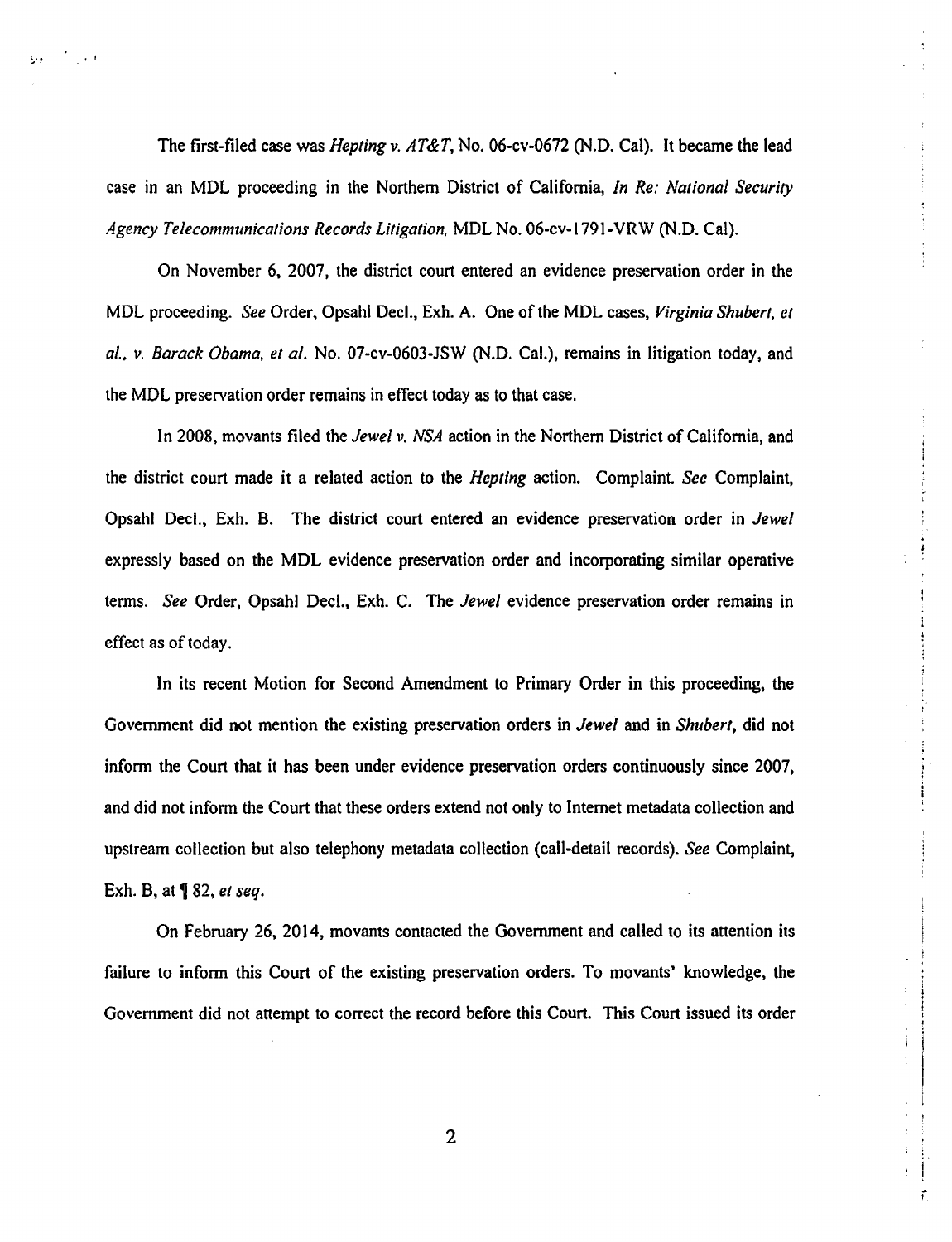denying the motion on March 7, without prejudice to the Government filing a revised motion providing additional facts.

Later that evening, rather than bring the existing preservation orders to this Court's attention, the Government filed a Notice in *First Unitarian* stating that "as of the morning of Tuesday, March 11, 2014, absent a contrary court order, the United States will commence complying with applicable FISC orders requiring the destruction of call-detail records at this time." *See* Notice Regarding Order of the FISC, Opsahl Decl., Exh. D.<sup>1</sup>

Movants respectfully request that the Court correct the record in this proceeding. The evidence at issue remains relevant to their cases and subject to the existing evidence preservation orders. As this Court noted, it is "reluctant to take any action that could impeded the proper adjudication of the identified civil suits." March 7 Order at 12. Issues relating to the Government's obligations under the existing evidence preservation orders are properly litigated in the Northern District of California, not in *ex parte* proceedings in the FISC.

DATE: March 8, 2014 Respectfully submitted,

~·" *t* I

KURT OPSAHL

KURT OPSAHL ELECTRONIC FRONTIER FOUNDATION 815 Eddy Street San Francisco, CA 94109 Telephone: (415) 436-9333

> !  $\mathbf{I}$

I··

I

! i".

*Counsel for Movants* 

<sup>&</sup>lt;sup>1</sup> The Government filed similar notices in several other cases challenging the legality of the calldetail records program. *See e.g. American Civil Liberties Union v. Clapper,* No. 13-cv~3994 (WHP) (S.D.N.Y), Dkt. 79. However, the Govenunent did not file such a notice in *Jewel.*